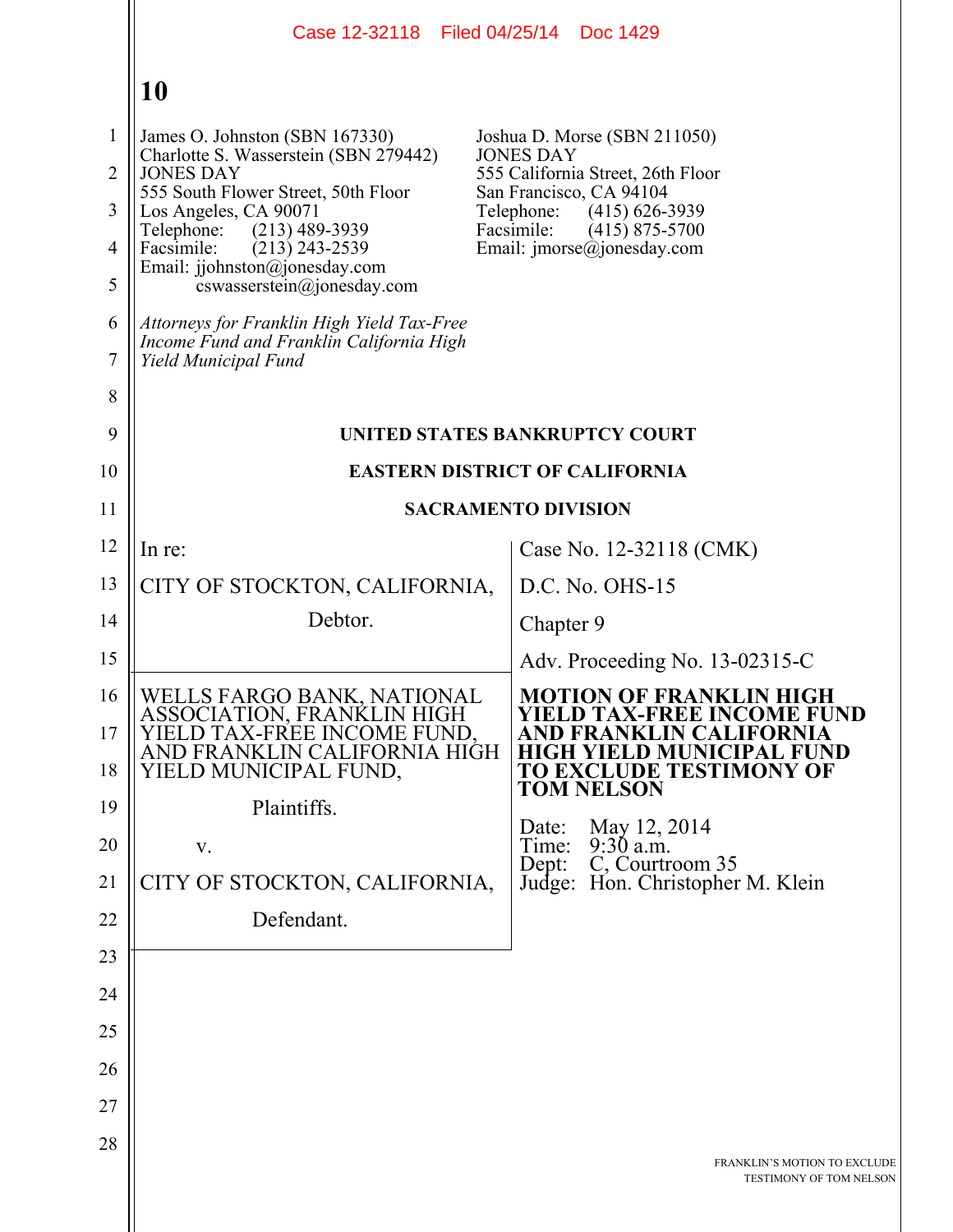Pursuant to the Scheduling Order<sup>1</sup> and Rule 26 of the Federal Rules of Civil Procedure, Franklin High Yield Tax-Free Income Fund and Franklin California High Yield Municipal Fund (collectively, "Franklin") hereby moves to exclude the testimony of Tom Nelson set forth in the *Direct Testimony Declaration Of Tom Nelson Rebutting Expert Report of Frederick Chin* [Docket No. 1363 / Adv. Pro. Docket No. 58] (the "Direct Testimony"). In support of this Motion, Franklin states as follows:

## **INTRODUCTION**

By this Motion, Franklin objects to the introduction of the Direct Testimony offered by the City in violation of the Scheduling Order and the Federal Rules of Civil Procedure. Franklin requests that the Court exclude the testimony of Mr. Nelson, a witness never disclosed to Franklin as required under the Scheduling Order.

Mr. Nelson, the General Manager of Swenson Park and Van Buskirk golf courses (the "Golf Courses"), purports to testify about the financial performance and operations of those golf courses, which are a part of Franklin's collateral. Mr. Nelson also attempts to offer expert testimony in rebuttal to Franklin's expert, Frederick Chin. In particular, as explained in more detail below, Mr. Nelson opines that "Mr. Chin's report is seriously flawed" and "vastly overestimates the value of the Courses,"<sup>2</sup> notwithstanding the fact that Mr. Nelson has no valuation expertise or specialized training in appraisals. Rather, Mr. Nelson has "been a golf professional for the past 30 years."<sup>3</sup> As explained below, the entirety of Mr. Nelson's testimony is inadmissible for at least four reasons. First, because the City did not identify Mr. Nelson as a potential witness until four days ago, the Scheduling Order prohibits Mr. Nelson from testifying. Mr. Nelson does not qualify as a

23

<u>.</u>

25

26

1 For purposes of these Objections, the term "Scheduling Order" means the *Order Governing The Disclosure And Use Of Discovery Information And Scheduling Dates Related To The Trial In The Adversary Proceeding And Any Evidentiary Hearing Regarding Confirmation Of Proposed Plan Of Adjustment* [Docket No. 1224 / Adv. Pro. Docket No. 16], as amended by the *Order Modifying Order Governing The Disclosure And Use Of Discovery Information And Scheduling Dates Related To The Trial In The Adversary Proceeding And Any Evidentiary Hearing Regarding Confirmation Of Proposed Plan Of Adjustment* [Docket No. 1242 / Adv. Pro. Docket No. 18]. Capitalized terms not otherwise defined herein shall have the meaning ascribed to such term in the Scheduling Order, or the *Complaint For Declaratory Relief* (the "Complaint") [Adv. Pro. Docket No. 1], as applicable.

27 2 Direct Testimony ¶¶ 5, 20.

28 3 Direct Testimony ¶ 2.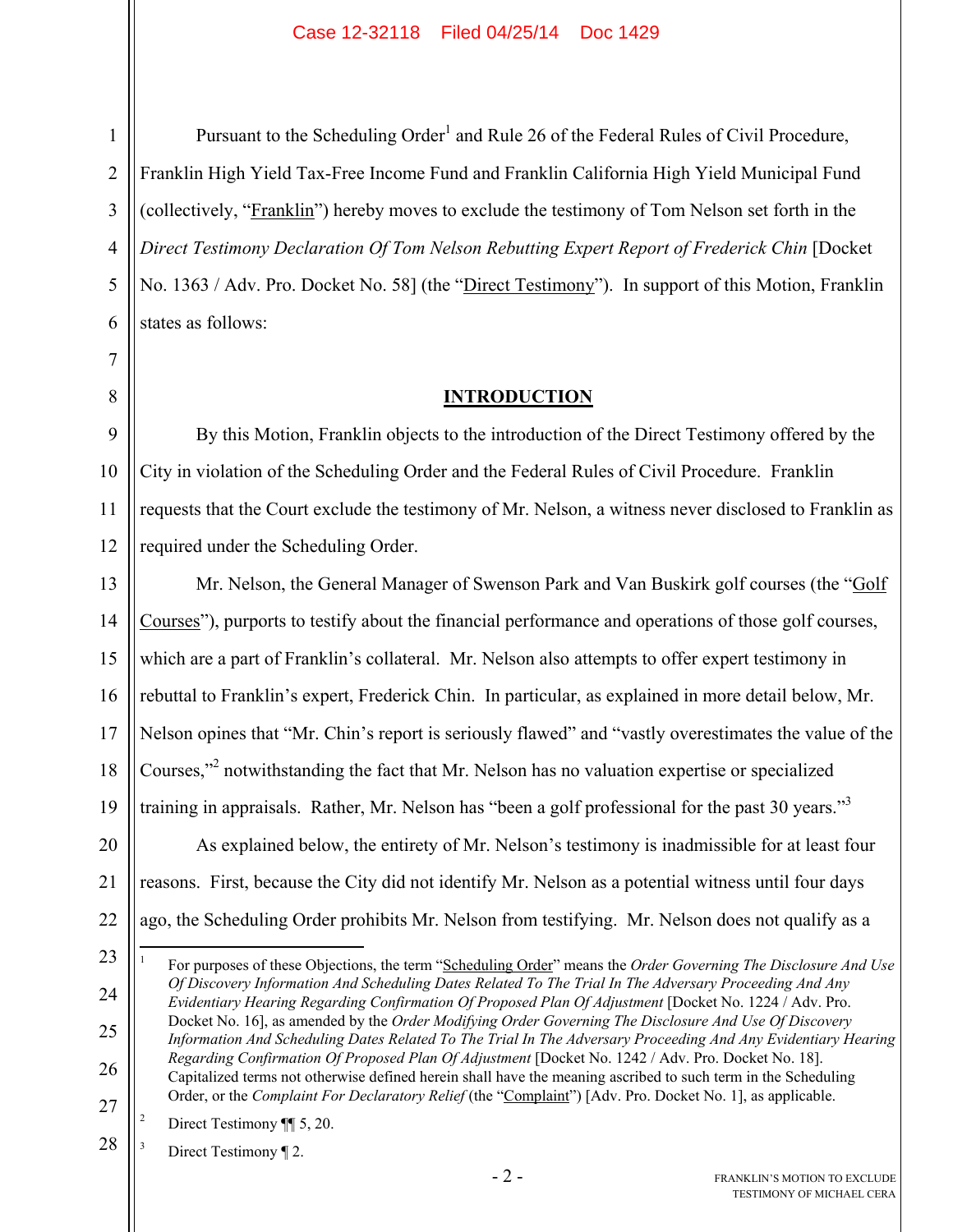"rebuttal" witness as to whom identification was not required because he has not testified as to facts that contradict evidence offered by Franklin.

Second, because Mr. Nelson purports to offer testimony with respect to the exact subjects about which the City previously had identified another witness to testify, the City cannot introduce his testimony now under the guise that he is providing rebuttal testimony. To the contrary, Mr. Nelson has testified to matters that are and always have been a part of the City's case in chief and would only be admissible if they are provided through competent testimony of a properly-identified fact witness.

9 10 11 Third, to the extent the City argues that Mr. Nelson's testimony is offered to support the opinion of the City's rebuttal expert (Raymond Smith) or itself is a rebuttal expert report, the testimony represents an untimely rebuttal that is barred by the Scheduling Order.

12 13 14 15 16 Finally, to the extent the City can be said to be seeking to introduce the Direct Testimony as expert testimony, Mr. Nelson's testimony is inadmissible under Rule 702 of the Federal Rules of Evidence because Mr. Nelson is not qualified to testify as an expert. Although the Direct Testimony is rife with expert-like opinions, as shown below, Mr. Nelson is not qualified to render any expert opinion relevant to this case.

17 18 19 20 21 22 23 24 Through its belated, "hide the ball" introduction of Mr. Nelson's testimony, the City is attempting to circumvent the Scheduling Order and deprive Franklin of the opportunity to test Mr. Nelson's assertions through discovery and otherwise prepare properly for trial. The late submission of such testimony is neither substantially justified nor harmless, and the City cannot meet any burden that would excuse its blatant violation of the Scheduling Order. *Yeti by Molly Ltd. v. Deckers Outdoor Corp.*, 259 F.3d 1101, 1106-07 (9th Cir. 2001). The Scheduling Order expressly prohibits Mr. Nelson's testimony under these circumstances, and the Direct Testimony should be excluded in its entirety.

25 26 27 As contemplated by the Scheduling Order, Franklin will submit objections to the Direct Testimony on or before April 25, 2014. The issues raised in this Motion are in addition to the other issues raised in such objections.

1

2

3

4

5

6

7

8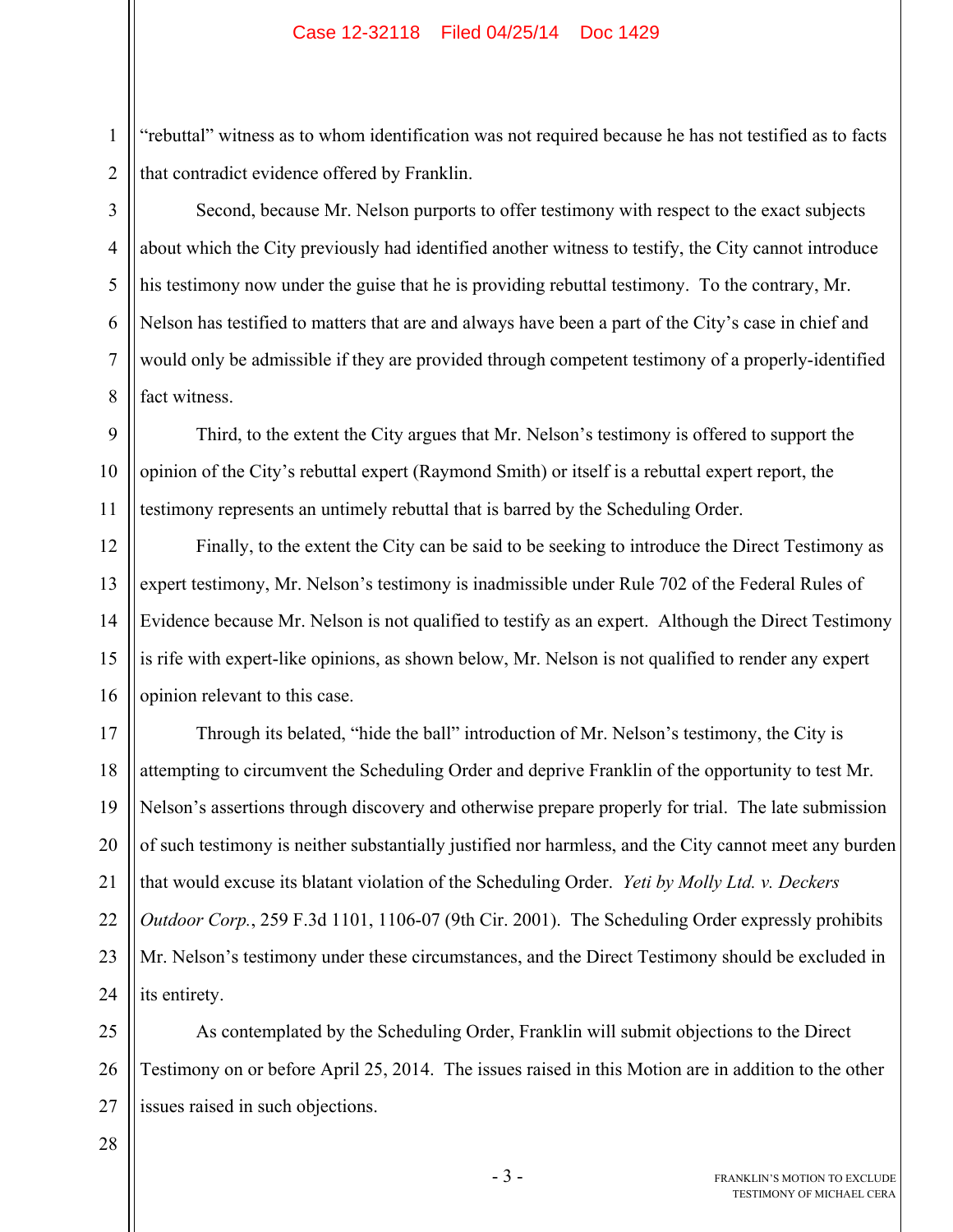|                | Case 12-32118   Filed 04/25/14   Doc 1429                                                                                                                                                                                                                                                                                                                                                                                                                                                 |  |  |  |  |  |
|----------------|-------------------------------------------------------------------------------------------------------------------------------------------------------------------------------------------------------------------------------------------------------------------------------------------------------------------------------------------------------------------------------------------------------------------------------------------------------------------------------------------|--|--|--|--|--|
|                |                                                                                                                                                                                                                                                                                                                                                                                                                                                                                           |  |  |  |  |  |
| $\mathbf{1}$   | <b>RELEVANT BACKGROUND</b>                                                                                                                                                                                                                                                                                                                                                                                                                                                                |  |  |  |  |  |
| $\overline{2}$ | The Scheduling Order provides clear and unambiguous deadlines, including the following                                                                                                                                                                                                                                                                                                                                                                                                    |  |  |  |  |  |
| 3              | relevant to this Motion:                                                                                                                                                                                                                                                                                                                                                                                                                                                                  |  |  |  |  |  |
| 4              | Initial disclosures of fact and expert witnesses were to be made on                                                                                                                                                                                                                                                                                                                                                                                                                       |  |  |  |  |  |
| 5              | or before January 31, 2014; <sup>4</sup>                                                                                                                                                                                                                                                                                                                                                                                                                                                  |  |  |  |  |  |
| 6              | Final disclosures of fact and expert witnesses were to be made on                                                                                                                                                                                                                                                                                                                                                                                                                         |  |  |  |  |  |
| 7              | or before March 26, 2014; <sup>5</sup>                                                                                                                                                                                                                                                                                                                                                                                                                                                    |  |  |  |  |  |
| 8              | Expert reports were to be filed and served on or before                                                                                                                                                                                                                                                                                                                                                                                                                                   |  |  |  |  |  |
| 9              | March 26, 2014; <sup>6</sup>                                                                                                                                                                                                                                                                                                                                                                                                                                                              |  |  |  |  |  |
| 10             | Rebuttal expert reports were to be filed and served on or before                                                                                                                                                                                                                                                                                                                                                                                                                          |  |  |  |  |  |
| 11             | April 4, $2014$ ; and                                                                                                                                                                                                                                                                                                                                                                                                                                                                     |  |  |  |  |  |
| 12             | Expert depositions were to conclude on or before April 18, 2014. <sup>8</sup>                                                                                                                                                                                                                                                                                                                                                                                                             |  |  |  |  |  |
| 13             | When the City disclosed its initial slate of witnesses on January 31, 2014, it did not identify                                                                                                                                                                                                                                                                                                                                                                                           |  |  |  |  |  |
| 14             | Mr. Nelson as one of its percipient witnesses or one of its expert witnesses. When the City finalized                                                                                                                                                                                                                                                                                                                                                                                     |  |  |  |  |  |
| 15             | its slate of witnesses and issued its experts' repots on or about March 26, 2014, Mr. Nelson was not                                                                                                                                                                                                                                                                                                                                                                                      |  |  |  |  |  |
| 16             | dentified as a percipient witness or an expert witness. Thereafter, Mr. Nelson was not identified                                                                                                                                                                                                                                                                                                                                                                                         |  |  |  |  |  |
| 17             | when the City issued its rebuttal expert reports on April 4, 2014.                                                                                                                                                                                                                                                                                                                                                                                                                        |  |  |  |  |  |
| 18             | $\overline{4}$<br>Modified Scheduling Order ¶ 2 ("On or before January 31, 2014, each Party shall exchange and provide to the other                                                                                                                                                                                                                                                                                                                                                       |  |  |  |  |  |
| 19             | Parties preliminary lists of all witnesses (other than witnesses from whom expert reports will be submitted pursuant<br>to Rule $26(a)(2)(B)$ of the Federal Rules of Civil Procedure) that such Party then believes that it may call to provide<br>testimony at the Trial or the Hearing, as described in 128 of the [Initial] Scheduling Order. Also on or before<br>January 31, 2014, each Party intending to present expert testimony shall exchange and provide to the other Parties |  |  |  |  |  |
| 20             |                                                                                                                                                                                                                                                                                                                                                                                                                                                                                           |  |  |  |  |  |
| 21             | the identity of any expert witness it may use to present evidence in its case-in-chief and shall provide a written<br>summary of the topics that each such witness is expected to address, as described in 130 of the [Initial] Scheduling                                                                                                                                                                                                                                                |  |  |  |  |  |
| 22             | Order.").<br>5<br><i>Id.</i> 15 ("Also on or before March 21, 2014, each Party intending to present evidence shall serve on each other Party<br>a list of fact and expert witnesses (other than rebuttal and impeachment witnesses) whose testimony the Party may<br>submit at the Trial or Hearing, as described in 136 of the [Initial] Scheduling Order."). The City and Franklin                                                                                                      |  |  |  |  |  |
| 23             |                                                                                                                                                                                                                                                                                                                                                                                                                                                                                           |  |  |  |  |  |
| 24             | agreed to extend such deadline to March 26, 2014.<br>6                                                                                                                                                                                                                                                                                                                                                                                                                                    |  |  |  |  |  |
| 25             | <i>Id.</i> 15 ("On or before March 21, 2014, each Party intending to present expert testimony shall serve and file its<br>expert reports as provided in 131 of the [Initial] Scheduling Order."). The City and Franklin agreed to extend such<br>deadline to March 26, 2014.                                                                                                                                                                                                              |  |  |  |  |  |
| 26             | $\overline{7}$<br><i>Id.</i> 18 ("On or before April 4, 2014, each Party intending to present rebuttal expert testimony shall serve and file its                                                                                                                                                                                                                                                                                                                                          |  |  |  |  |  |
| 27             | rebuttal expert reports, as described in ¶ 32 of the [Initial] Scheduling Order.").<br><i>Id.</i> 19 ("Expert depositions shall commence on or after April 8, 2014, and must conclude by no later than                                                                                                                                                                                                                                                                                    |  |  |  |  |  |
| 28             | April 18, 2014.").<br>- 4 -<br>FRANKLIN'S MOTION TO EXCLUDE                                                                                                                                                                                                                                                                                                                                                                                                                               |  |  |  |  |  |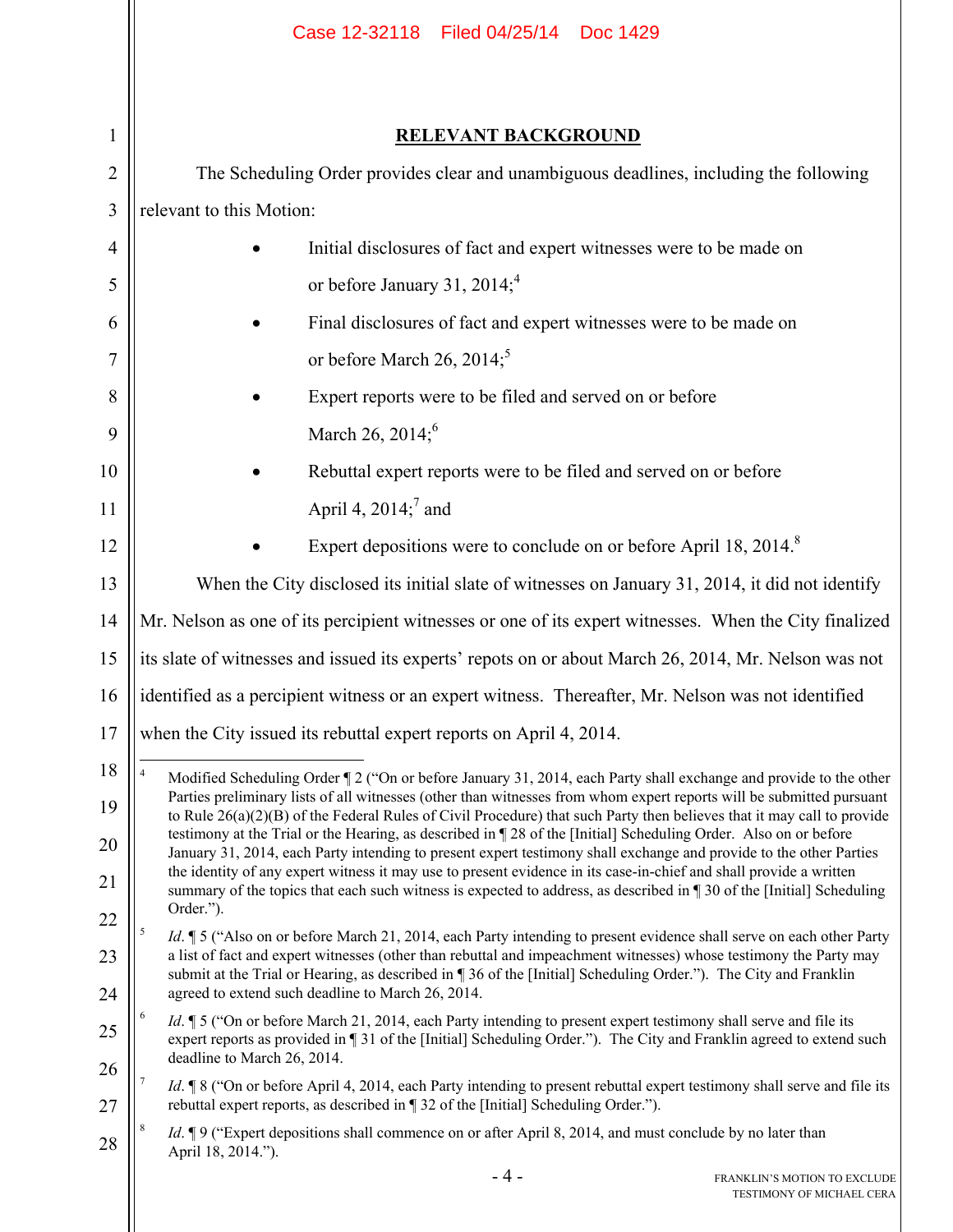In fact, Mr. Nelson was not identified until he issued his Direct Testimony on April 21, 2014 – nearly a month after the final deadline for disclosure of witnesses – purporting to "rebut" Mr. Chin's expert report. The City subsequently reiterated its belief that Mr. Nelson is a rebuttal witness in a letter dated April 24, 2014 (refusing Franklin's request for a deposition of Mr. Nelson). <sup>9</sup> The City apparently is trying to shoehorn Mr. Nelson into a category that it believes would allow it to produce his testimony without any initial identification or disclosure. As shown below, the Scheduling Order is not so easily evaded.

10 12 13 14 This is not an inconsequential matter, as Mr. Nelson's proposed testimony materially prejudices Franklin. For one thing, it is not reasonable or fair for the City to lie in wait, hiding Mr. Nelson's rebuttal of Mr. Chin until well beyond the deadline established by the Court for rebuttal reports and after the date on which Mr. Chin was deposed. For another, Franklin has not had an opportunity to obtain discovery with respect to Mr. Nelson's testimony – an opportunity that would have been available to it (prior to Mr. Chin's deposition) had the City adhered to the Scheduling Order.

15 16 17 18 19 The City's maneuver severely prejudices Franklin's ability to cross-examine Mr. Nelson at trial. That is the City's intended result, as demonstrated by the fact that the City flatly refused Franklin's request to take a deposition of Mr. Nelson with respect to his new testimony and opinions.10 Mr. Nelson's untimely, undisclosed, and prejudicial testimony should be stricken in its entirety for the reasons set forth below.

# **ARGUMENT**

22 23 24 The Scheduling Order required identification of fact witnesses by no later than March 26, 2014. It required the filing of rebuttal expert reports by no later than April 4, 2014. Mr. Nelson's Direct Testimony, which specifically purports to "rebut" the testimony of Franklin's

28 10 ` *See* Bocash Letter at 1.

1

2

3

4

5

6

7

8

9

11

20

21

<sup>25</sup> 26 27  $\overline{a}$ 9 *See* correspondence from P. Bocash, dated April 24, 2014 ("Bocash Letter"), at 1, a copy of which is attached to the accompanying *Declaration Of Joshua D. Morse In Support Of Motion Of Franklin High Yield Tax-Free Income Fund and Franklin California High Yield Municipal Fund To Exclude Portions Of Testimony Of K. Dieker, V. Toppenberg, R. Smith and R. Leland, And Motions To Exclude Testimony Of M. Nelson And T. Nelson* (the "Morse Decl."), as Exhibit H.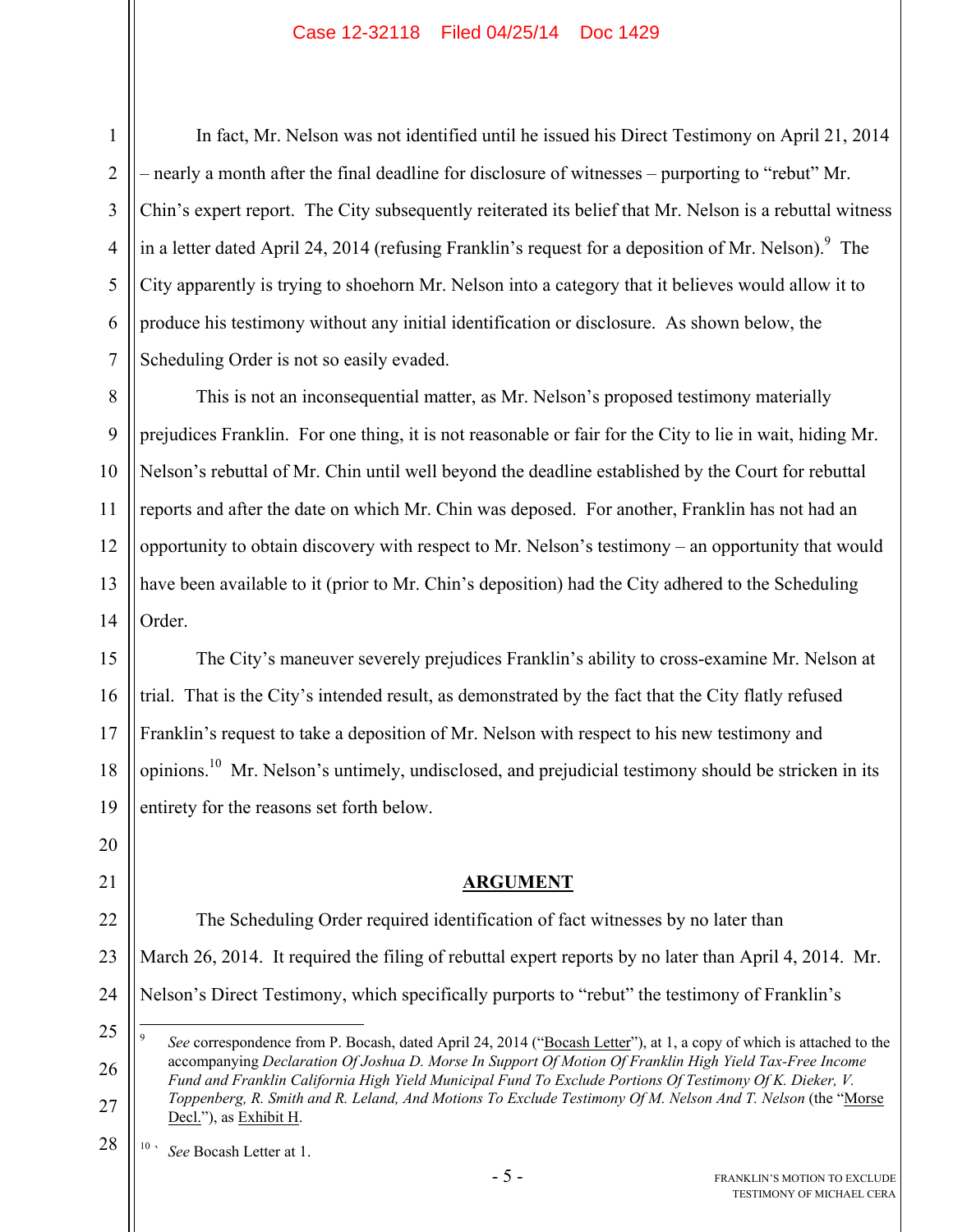2 3 4 5 6 7 expert, was filed nearly a month after the deadline for identification of fact witnesses and seventeen days after the deadline for disclosure of rebuttal reports. In fact, the City waited until the period for fact and expert depositions (including the deposition of Mr. Chin, the expert whom Mr. Nelson seeks to "rebut") had concluded, thereby completely depriving Franklin of any opportunity to test Mr. Nelson's assertions through discovery and deposition and depriving Mr. Chin any opportunity to respond in deposition to Mr. Nelson's testimony (which the City seeks to use to "rebut" Mr. Chin's expert opinion).

As shown below, the City's attempt to hide Mr. Nelson until the eleventh hour cannot stand.

8

9

10

11

12

13

14

1

**1. Large Portions of Mr. Nelson's Testimony Are Not Rebuttal Testimony.** 

The stated purpose of Mr. Nelson's testimony is to rebut the expert opinion of Mr. Chin.<sup>11</sup> Large portions of the testimony, however, consist of factual statements about the business of the Golf Courses – properties that are discussed in Mr. Chin's report.<sup>12</sup> This testimony (assuming it can even be validated)<sup>13</sup> does not directly or indirectly rebut the opinions of Mr. Chin – it simply offers additional facts that the City believes are relevant to Mr. Chin's opinion.

15 16 17 18 19 20 21 22 To rebut the report of Mr. Chin with factual testimony, however, Mr. Nelson would have to provide factual testimony that directly contradicts the stated conclusions of Mr. Chin. "Testimony offered only as additional support to an argument made in a case in chief, if not offered 'to contradict, impeach or defuse the impact of the evidence offered by an adverse party,' is improper on rebuttal. *Peals v. Terre Haute Police Dept.,* 535 F.3d 621, 630 (7th Cir. 2008) (citing *United States v. Grintjes*, 237 F.3d 876, 879 (7th Cir, 2001)). Mr. Nelson's testimony does not meet this standard. It simply provides underlying facts related to the management and operation of the Golf Courses. Offered as such, it is not rebuttal evidence, it is simply delinquent testimony that must be excluded.

- 23 24
- 25

<sup>26</sup> 27  $\overline{11}$ Direct Testimony ¶ 1 ("I make this declaration in support of confirmation . . . and in rebuttal to the Expert Report of Frederick E. Chin.").

<sup>&</sup>lt;sup>12</sup> Direct Testimony ¶¶ 6-18.

<sup>28</sup> 13 *See* Fed. R. Evid. 802.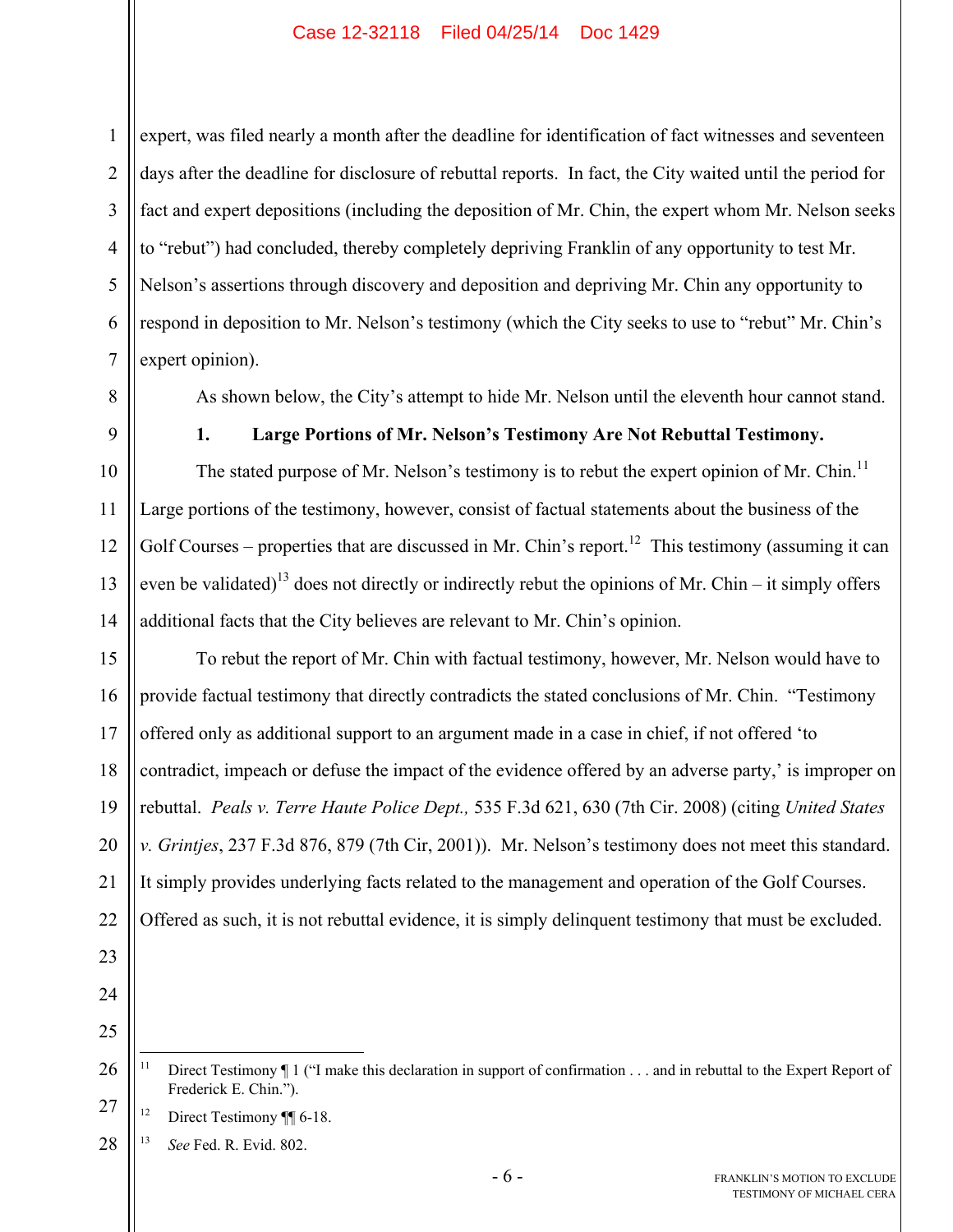1

2

3

4

5

6

7

8

# **2. Mr. Nelson's Testimony Expands And Exceeds The Scope Of Testimony Offered By A Witness Properly Identified By The City.**

The parties were obligated to disclose all fact witnesses by no later than March 26, 2014. The City did not disclose Mr. Nelson as a witness. However, the City did timely identify Ms. Susan Wren as a fact witness with respect to "issues relating to the Golf Course/Park Properties, including but not limited to the financial performance of Oak Park and the Swenson and Van Buskirk golf courses."<sup>14</sup> This is precisely the subject of Mr. Nelson's new, belated testimony. Indeed, Ms. Wren specifically refers to and incorporates Mr. Nelson's testimony in her own direct testimony declaration.<sup>15</sup>

9 10 11 12 13 14 The City cannot introduce a witness to provide testimony that it previously stated another witness would provide – cloaked in the guise that the new witness (Mr. Nelson) is providing rebuttal testimony. This is particularly true given that many of the facts identified by Mr. Nelson in his Direct Testimony do not actually rebut any testimony by a Franklin witness (Mr. Chen or otherwise) and would only be admissible if introduced through a properly-disclosed fact witness as to whom Franklin had been given the opportunity to depose.

15 16 17 18 The City is attempting to circumvent the Scheduling Order. This should not be permitted and Mr. Nelson's testimony should be excluded. To do otherwise would prejudice Franklin, as it has been deprived of the opportunity to depose Mr. Nelson with respect to his new testimony and any opinions or conclusions he is inferring from it.

19

21

23

**3. Mr. Nelson's Testimony Improperly Supplements The City's Rebuttal Expert.** 

20 22 To the extent the City argues that Mr. Nelson's testimony evidence is rebuttal evidence and is offered, as such, to support an opinion contrary to the opinions expressed by Mr. Chin, the testimony must be characterized as rebuttal expert testimony that should have been disclosed in accordance with the Scheduling Order.<sup>16</sup>

<sup>24</sup> 25  $14$ 14 *See* correspondence from P. Bocash, dated March 26, 2014, at 4, a copy of which is attached to the Morse Decl. as Exhibit N.

<sup>26</sup> 27 15 *Direct Testimony Declaration Of Susan Wren In Support of Confirmation Of First Amended Plan For The Adjustment Of Debts Of City Of Stockton, California (November 15, 2013)* [Docket Nos. 1382 and 1386 / Adv. Pro. Docket Nos. 77-78] ¶ 4.

<sup>28</sup> <sup>16</sup> Modified Scheduling Order ¶ 8 ("On or before April 4, 2014, each Party intending to present rebuttal expert testimony shall serve and file its rebuttal expert reports, as described in ¶ 32 of the [Initial] Scheduling Order.").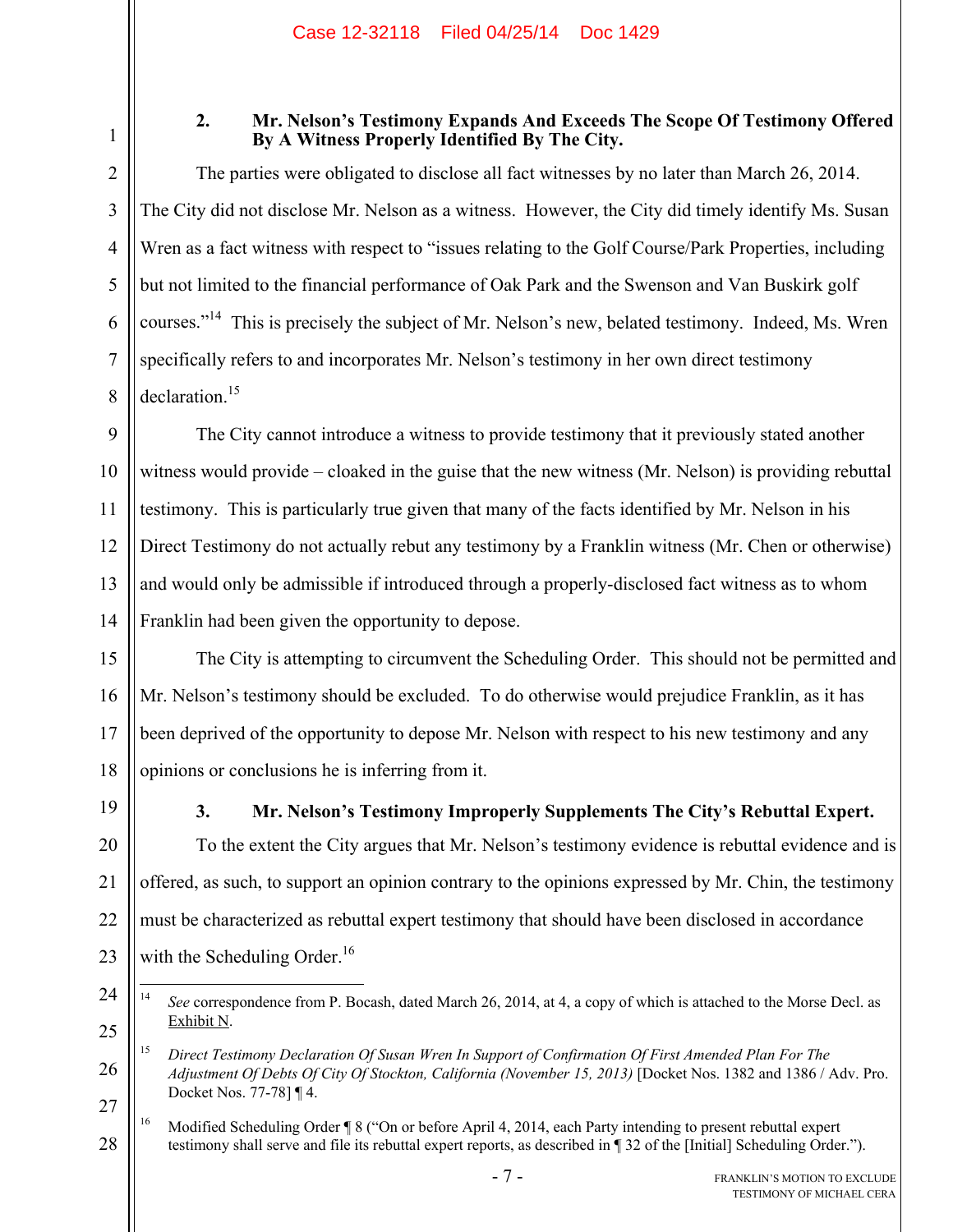Specifically, the City has offered Mr. Nelson's testimony to prop up the opinion of its rebuttal expert, Mr. Smith. Indeed, Mr. Smith testified that he spoke with Mr. Nelson after Mr. Smith submitted his rebuttal report,<sup>17</sup> and Mr. Smith incorporates Mr. Nelson's alleged hearsay statements from that conversation as well as Mr. Nelson's Direct Testimony into his own direct testimony declaration. $18$ 

This is wholly improper. For one thing, the late submission of Mr. Nelson's testimony, purporting to rebut the expert opinion of Mr. Chin, required disclosure to allow for discovery and deposition. Mr. Smith's wholesale adoption of and reliance on Mr. Nelson's testimony as a part of his own expert opinion renders Mr. Nelson's testimony a part of Mr. Smith's report. Just as with Mr. Smith himself, the City was required to identify Mr. Nelson's testimony and make him available for deposition long ago.

12 13 14 15 16 17 18 19 20 21 For another thing, beyond the severely-prejudicial procedural violation of the Scheduling Order, Mr. Nelson cannot offer evidence intended to support or provide an opinion about the value of the properties appraised by Mr. Chin unless he is qualified to do so. In order for a witness to be qualified as an expert, consideration must be given to "[w]hether the expert has appropriate qualifications—*i.e.*, some special knowledge, skill, experience, training or education on that subject matter." *United States v. Hankey*, 203 F.3d 1160, 1168 (9th Cir. 2000); s*ee also Mercurio v. Nissan Motor Corp.*, 81 F. Supp. 2d 859, 862 (N.D. Ohio 2000) ("A witness may give expert testimony only if he is 'qualified as an expert by knowledge, skill, experience, training, or education' in the relevant subject area") (quoting Federal Rule of Evidence 702); *United States v. Vallejo*, 237 F.3d 1008, 1019 (9th Cir. 2001).

22 23

1

2

3

4

5

6

7

8

9

10

11

24

25

26 27  $17$ <sup>17</sup> *Direct Testimony Declaration Of Ray Smith In Support Of Confirmation Of First Amended Plan For The Adjustment Of Debts Of City Of Stockton, California (November 15, 2013)* [Docket No. 1365 / Adv. Pro. Docket No. 60] ("Smith Direct Testimony") ¶ 5; Transcript (Rough) of Deposition of Raymond Smith 20:6-8 ("Q So before you drafted your report, you had not done an interview with Mr. Nelson; is that right? A That's correct.").

lists in his testimony and that those facts rebut the content of Mr. Chin's report, then the City is, by

If the City contends that Mr. Nelson's qualifications allow him to substantiate the facts he

28 18 Smith Direct Testimony ¶¶ 5-6.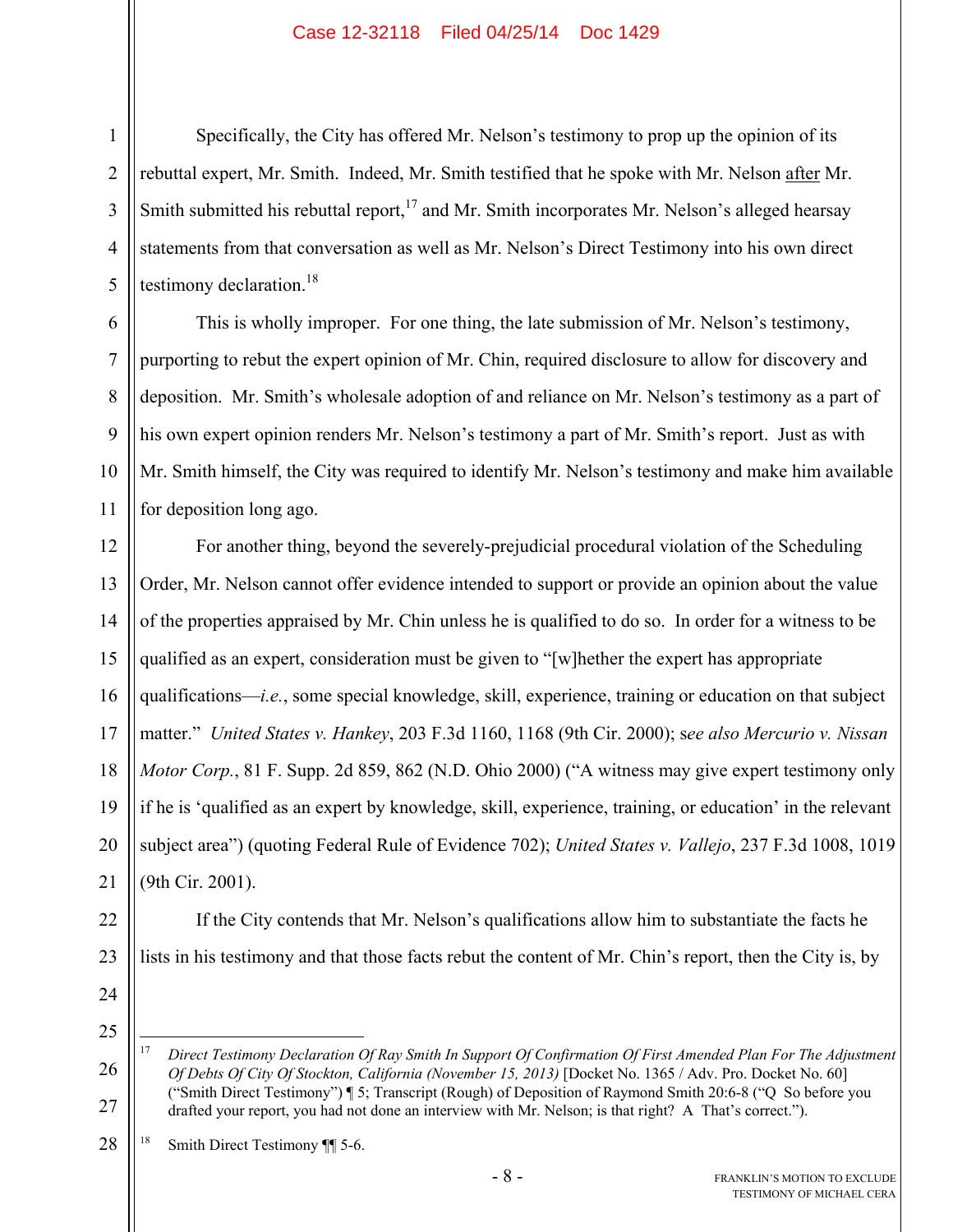2 definition, offering Mr. Nelson as an expert and his testimony as expert rebuttal testimony. That testimony is untimely.

1

3

## **4. Mr. Nelson Is Not An Expert.**

4 5 6 7 8 9 10 11 12 13 14 Finally, to the extent that the City seeks to introduce the Direct Testimony as expert testimony, Mr. Nelson simply does not have the qualifications to be confirmed as an expert witness here. As noted, in order for a witness to be qualified as an expert, consideration must be given to "[w]hether the expert has appropriate qualifications—*i.e.*, some special knowledge, skill, experience, training or education on that subject matter." *Hankey*, 203 F.3d at 1168. Accordingly, the first inquiry into the admissibility of proposed expert testimony is whether the proffered witness "truly qualifies as an expert" in the particular field that is the subject matter of the proposed testimony. *Jinro Am. Inc. v. Secure Invs., Inc.*, 266 F.3d 993, 1004 (9th Cir. 2001). "Whether a witness is qualified as an expert can only be determined by comparing the area in which the witness has superior knowledge, skill, experience, or education with the subject matter of the witness's testimony." *Shirley Carroll v. Otis Elevator Co.*, 896 F.2d 210, 212 (7th Cir. 1990).

15 16 17 18 19 20 21 22 23 24 25 The City has not met and cannot meet its burden to show that Mr. Nelson is an expert qualified to render an opinion. Although he appears to have worked in the golf industry for quite a number of years, being a "Class A PGA Member since 1984" does not qualify one to offer expert valuation opinion testimony regarding the value of the Golf Courses. Based on the information included in the Direct Testimony, Mr. Nelson lacks any of the specialized training or expertise expected of an expert witness qualified to render valuation testimony. He is not identified as being an appraiser, nor does he appear to be a real estate broker or to have ever conducted any real estate appraisals or valuations. It does not appear that Mr. Nelson has ever been qualified or even offered as an expert witness prior to his involvement in this case. What is clear, however, is that Mr. Nelson is not an expert regarding golf course appraisal or valuation issues. Accordingly, the Direct Testimony must be excluded from consideration.

26